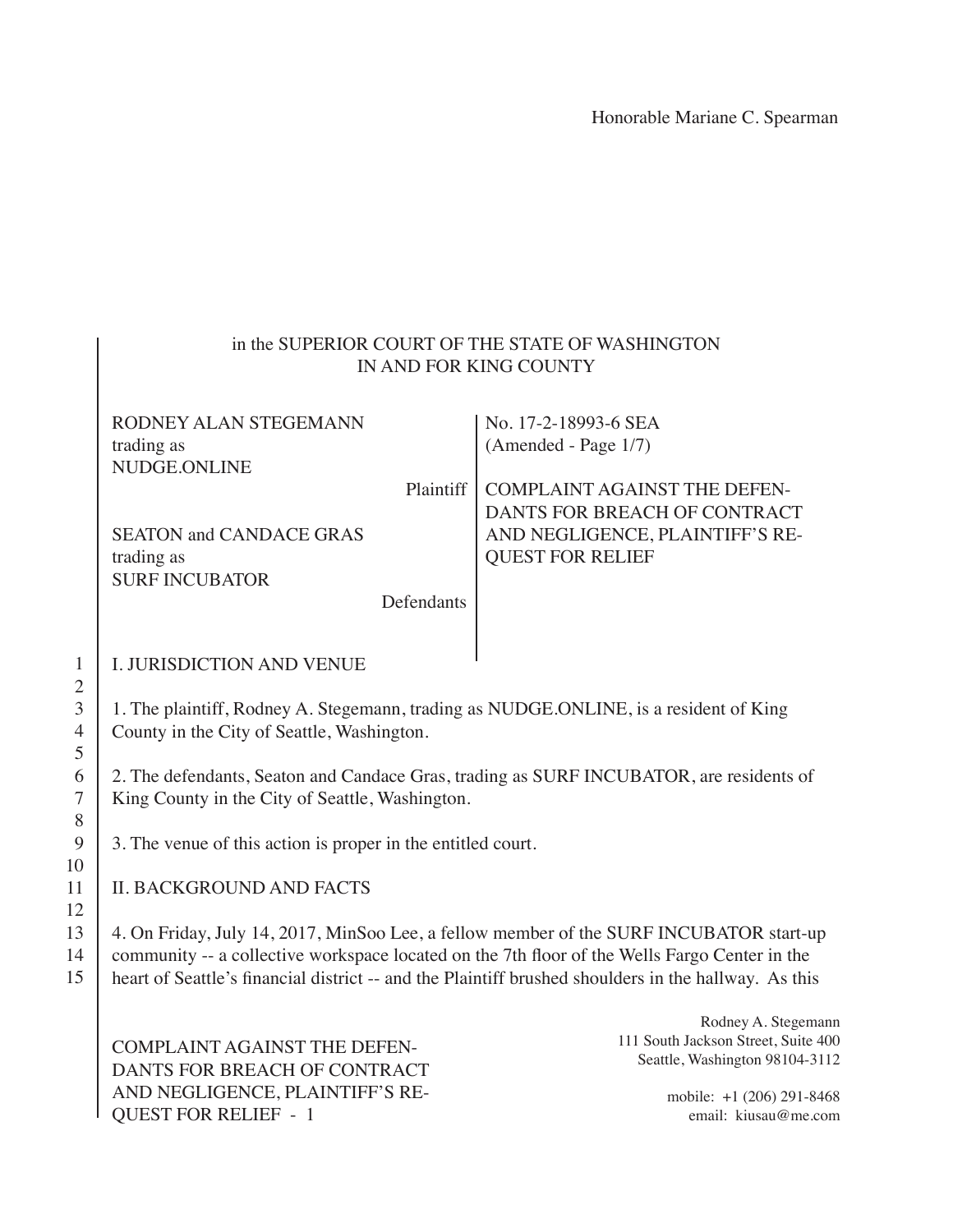was the Plaintiff's third physical encounter with MinSoo since the Plaintiff's arrival at SURF INCUBATOR on May 1, 2017 the Plaintiff reported the matter to Vince Calvin, Floor/Office Manager, SURF INCUBATOR, as the Plaintiff had voluntarily promised to do after his second encounter with MinSoo on June 23, 2017. 1 2 3 4

5) Several minutes after reporting the matter the Plaintiff was confronted by the Co-Defendant, Seaton Gras, who returned the Plaintiff's check for the following month's rent and told the Plaintiff that he would be unable to renew their agreement. In the belief that the Co-Defendant was overreacting and that the matter would eventually work itself out the Plaintiff returned to his work. Some twenty minutes later the Plaintiff was confronted by building management, told to abandon all but his most immediate belongings, and leave the building. When the Plaintiff inquired as to the reason for his pending removal and was informed that he was trespassing, the Plaintiff explained that he was under contract with the Co-Defendants and not trespassing. Whereupon, the Plaintiff was threatened with police action and legal proceedings were it found necessary for Building Management to call the police. Uncertain of his own legal footing with building management the plaintiff complied with the demand. 6 7 8 9 10 11 12 13 14 15 16

6) Over the weekend the Plaintiff appealed to the Co-Defendants' common sense regarding their action in his regard, but the Plaintiff was rebuked..

7) Although given the opportunity to retrieve his belongings, the Plaintiff was not permitted access to his workspace for the purpose of work. As there was no place to which the Plaintiff could take his belongings that would not deny his continued use of them, the Plaintiff appeared before the King County Superior Court Commissioner and requested a restraining order. The Plaintiff was denied as the Court did not view the matter with the same urgency as the did the Plaintiff. As a result, the Plaintiff filed a petition requesting an injunction with notification and served a summons to the Co-Defendants to appear in court.

8) Upon servicing the summons the Plaintiff encouraged the Co-Defendants to reconsider but was rebuked for a second time.

9) On Friday, July21, 2017, the Plaintiff returned to SURF Incubator to retrieve his belongings and was humiliated for three hours in front of his former office and section mates while he packed his things. The Plaintiff was not even permitted access to the floor's only toilet unless accompanied by the security guard assigned to his person. 32 33 34 35

10) Upon moving into his new collective workspace at the Impact Hub the Plaintiff was unable to obtain a secure and reliable connection to the internet, After two weeks of haggling with the Hub's management, the management and Plaintiff agreed that the problem could not be fixed without substantial expense on the part of the Plaintiff. On August 4th the Plaintiff moved to 37 38 39 40

COMPLAINT AGAINST THE DEFEN-DANTS FOR BREACH OF CONTRACT AND NEGLIGENCE, PLAINTIFF'S RE-QUEST FOR RELIEF - 2

5

36

Rodney A. Stegemann 111 South Jackson Street, Suite 400 Seattle, Washington 98104-3112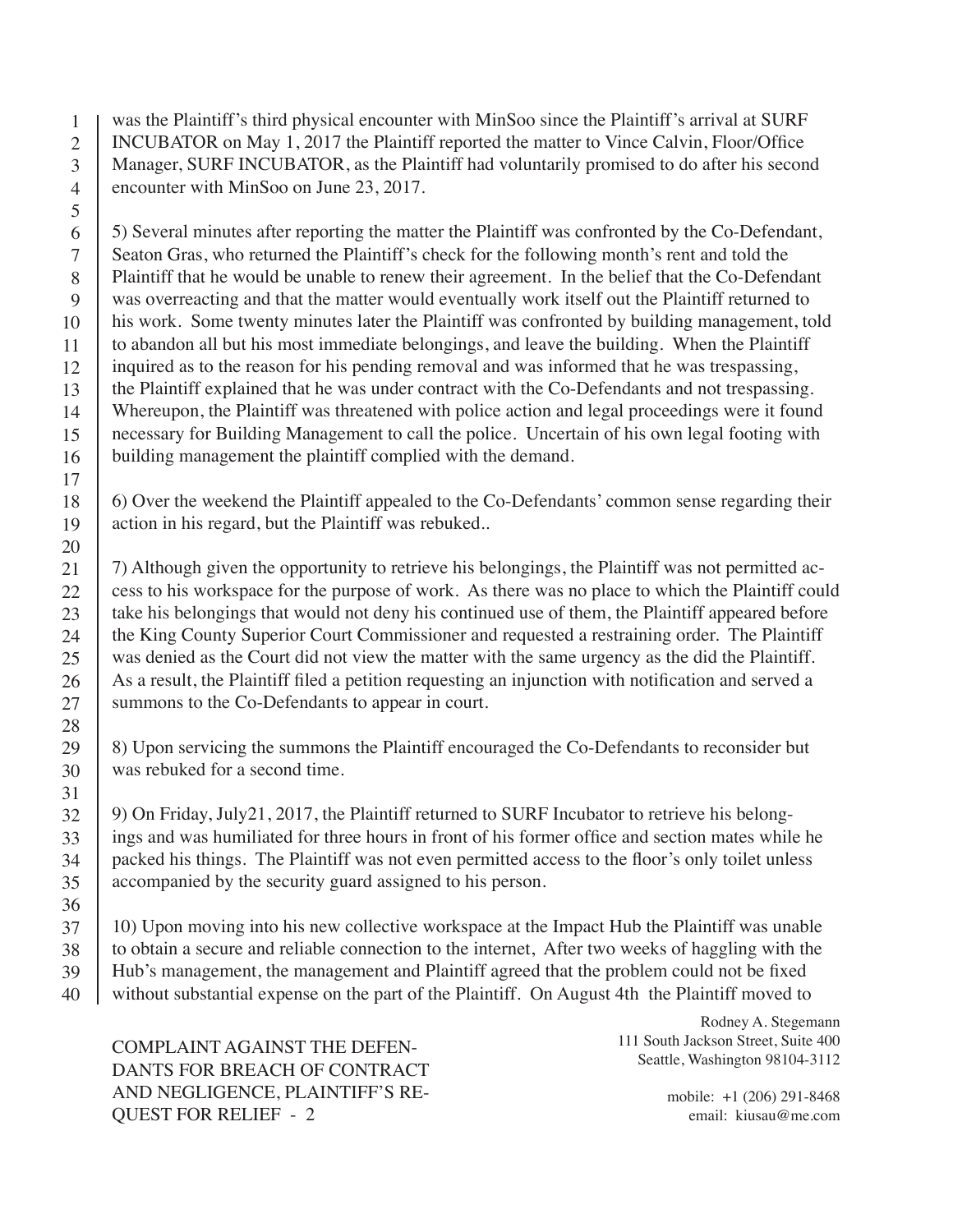1 2 3 Galvanize -- his fourth collective workplace in less than a year.

11) On August 2nd, two days before his move to Galvanize, the Plaintiff received an email from the Co-Defendant, Seaton Gras, inviting him to drop his lawsuit, whereupon the Plaintiff agreed so long as the Co-Defendants would allow him to return to his previous workspace at SURF Incubator. The Plaintiff was declined for the third time.

## III. CLAIMS AND CAUSE OF ACTION

# A. BREACH OF CONTRACT

12) The Co-Defendants failed to live up to their half of the contract by not providing 30 days

13) Had the Co-Defendants sufficient grounds for premature termination of the contract, they should have presented these to the court before taking the law into their own hands. (It should be pointed out that the Co-Defendants received no damage, neither to property, nor person, and that neither party to the micro-aggressive behavior of the one sought police intervention against the

14) The Co-Defendants were given three opportunities to undo their wrongful behavior by allowing the aggrieved party without compensation to return to his previous work space. Unfortunately they refused on all occasions to comply.

## B. NEGLIGENCE (TORT)

15) Rather than engaging the Plaintiff directly in search of understanding as would any good membership host, the Defendants assumed a posture of unlawful and threatening behavior via

16) The IT-Start-Up community in Seattle is a highly interconnected community in which information about its members is easily shared. Through their impatience and lack of involvement the Co-Defendants damaged the Plaintiff's reputation.

17) Business entrepreneurs who live in glass houses should not write contracts that do not take into account their own impatience and propensity to throw stones.

# IV. DAMAGES

18) As a direct result of the Co-Defendants' action the Plaintiff was denied access to his own

COMPLAINT AGAINST THE DEFEN-DANTS FOR BREACH OF CONTRACT AND NEGLIGENCE, PLAINTIFF'S RE-QUEST FOR RELIEF - 3

Rodney A. Stegemann 111 South Jackson Street, Suite 400 Seattle, Washington 98104-3112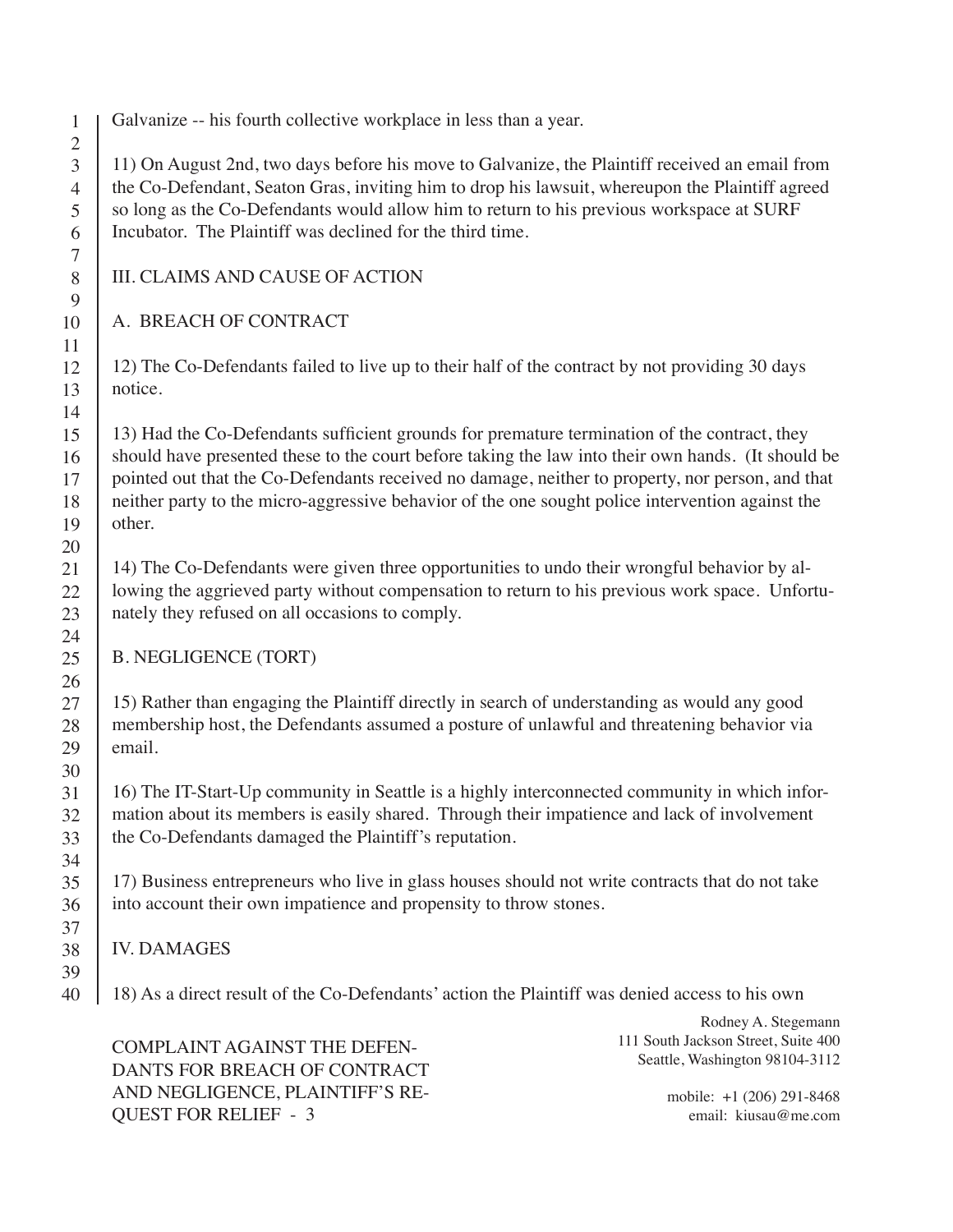labor from July 14 until July 21 -- as the Plaintiff also works on Saturday and Sunday, approximately seven full days of work.

19) Without adequate time to find a new workspace the plaintiff was compelled to take whatever was available at short notice. This led to unintended consequences that further denied him the ability to employ his own skills and talent efficiently. This period of inefficiency lasted from July 22 until August 4 -- approximately 13 days of only partial employment of his own labor services.

20) The resulting downtime clearly checked the growth of the Plaintiff 's popularity on the internet. This is evidenced by the sudden check in the accumulation of hits on his company's website.

21) After several days at Galvanize, the Plaintiff's current co-work space, the plaintiff was approached by the membership manager regarding what had transpired at SURF Incubator. Word had gotten around.

22) A coincidental meeting on Jackson Street close to the Plaintiff's current, new location at Galvanize suggests that the ensuing court action has led to negative feelings in the Seattle IT community in regard to the plaintiff.

V. REQUEST FOR RELIEF

The plaintiff requests that the court enter judgement against the defendants Seaton Gras and Candace Gras, trading as SURF INCUBATOR as follows:

1) Failure to honor their contractual obligations vis-à-vis the plaintiff.

2) Failure to provide adequate contractual provisions to avoid the unfortunate outcome of the Co-Defendants' own action. 28 29

- 3) Unreasonable insistence that the Plaintiff not be allowed to return to his contracted work space even after the the cause of the perceived threat had been eliminated. 30 31
- 4) Award to the Plaintiff any and all reasonable relief, both nominal and substantive, related to 32
- his lost work opportunity, ensuing work and social inconvenience, company's injured popularity, 33
- and damage to the Plaintiff's reputation within the Seattle IT community. 34
- 5) That these awards be based on the plaintiff's previous real market worth and reputation as a former university instructor and current perceived market worth as a website developer. 35 36
- 37 38

39

## VI. LEGAL CITATION (PRELIMINARY)

Microsoft Corporation vs Immersion Corporation. Case No. C07-936RSM. United States Dis-40

COMPLAINT AGAINST THE DEFEN-DANTS FOR BREACH OF CONTRACT AND NEGLIGENCE, PLAINTIFF'S RE-QUEST FOR RELIEF - 4

Rodney A. Stegemann 111 South Jackson Street, Suite 400 Seattle, Washington 98104-3112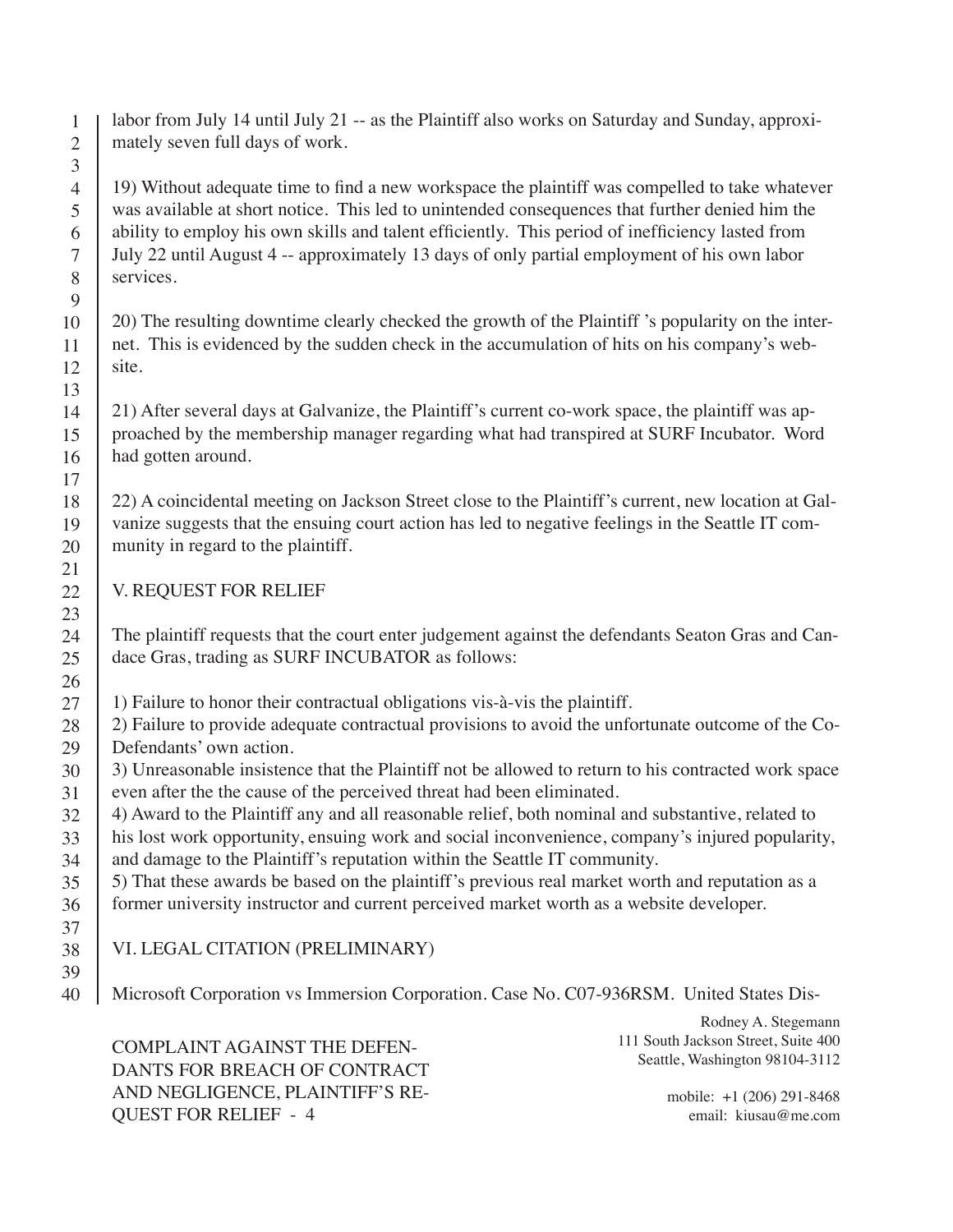trict Court for the Western District of Washington. 2008 U.S. Dist. LEXIS 59274. Filed and Decided August 1, 2008. (Matters related to the nature of consequential damages, breach of contract, and failed demand for summary judgment.) 1 2 3

#### VII. LIST OF EVIDENCE WITH ANNOTATION

4 5 6

| $\overline{7}$ | <b>EXHIBIT DATE</b> |          | <b>PAGES</b>   | NATURE AND RELEVANCE                                                |
|----------------|---------------------|----------|----------------|---------------------------------------------------------------------|
| 8              | #1                  | 05/01/17 | $\overline{2}$ | The Agreement between the Plaintiff and Defendant (Sub 1,           |
| 9              |                     |          |                | Docket Date: 07-18-2017, Docket Code: PETITION)                     |
| 10             | #2                  | 06/23/17 | $\mathbf{1}$   | Email exchange between the Plaintiff and Co-Defendant,              |
| 11             |                     |          |                | Seaton Gras. Evidence of 2nd microaggression, Defendant's           |
| 12             |                     |          |                | expression of concern and warning of unlawful intent. Plain-        |
| 13             |                     |          |                | tiff's response.                                                    |
| 14             | #3                  | 07/06/17 | $\mathbf{1}$   | Email to Jordan Brooks congratulating him on his company's          |
| 15             |                     |          |                | relocation and expressing regret for his company's absence.         |
| 16             |                     |          |                | Evidence of community ambience before the Defendant's ac-           |
| 17             |                     |          |                | tion.                                                               |
| 18             | #4                  | 07/15/17 | $\mathbf{1}$   | Copy of check for month of August membership. Although              |
| 19             |                     |          |                | dated 07/15, it was presented on Friday, 07/14 and returned on      |
| 20             |                     |          |                | the same day.                                                       |
| 21             | #5                  | 07/15/17 | $\mathbf{1}$   | Appeal to the Co-Defendant, Seaton Gras to reconsider his           |
| 22             |                     |          |                | action in the Plaintiff's regard. An expression of concern with     |
| 23             |                     |          |                | regard to already incurred damages and potential future conse-      |
| 24             |                     |          |                | quential damages. An effort to bring to the Defendants attention    |
| 25             |                     |          |                | that they were likely overreacting in the Plaintiff's regard. A     |
| 26             |                     |          |                | sincere effort on the part of the Plaintiff to avoid further damag- |
| 27             |                     |          |                | es on the part of the Defendant. No demand for compensation         |
| 28             |                     |          |                | of damages already incurred; simply a request by the Plaintiff      |
| 29             |                     |          |                | for permission to return to his workplace. Message sent to          |
| 30             |                     |          |                | several other community members in an effort to place pressure      |
| 31             |                     |          |                | on the Defendants to reconsider.                                    |
| 32             | #6                  | 07/15/17 | $\mathbf{1}$   | Reply to the Defendant's response to the Plaintiff's request for    |
| 33             |                     |          |                | further consideration.                                              |
| 34             | #7                  | 07/15/17 | $\mathbf{1}$   | Correspondence between the Plaintiff and Vince Cavin regard-        |
| 35             |                     |          |                | ing the safeguarding and, now anticipated, removal of belong-       |
| 36             |                     |          |                | ing. Evidence of a good, professional, working relationship         |
| 37             |                     |          |                | between the Plaintiff and SURF INCUBATOR management.                |
| 38             | $\#8$               | 07/17/17 | $\mathbf{1}$   | Defendant's precocious termination notice including the Defen-      |
| 39             |                     |          |                | dant's attempt to justify his unlawful action. Evidence for the     |
| 40             |                     |          |                | authorship of the building management's eviction of the Plain       |

COMPLAINT AGAINST THE DEFEN-DANTS FOR BREACH OF CONTRACT AND NEGLIGENCE, PLAINTIFF'S RE-QUEST FOR RELIEF - 5

Rodney A. Stegemann 111 South Jackson Street, Suite 400 Seattle, Washington 98104-3112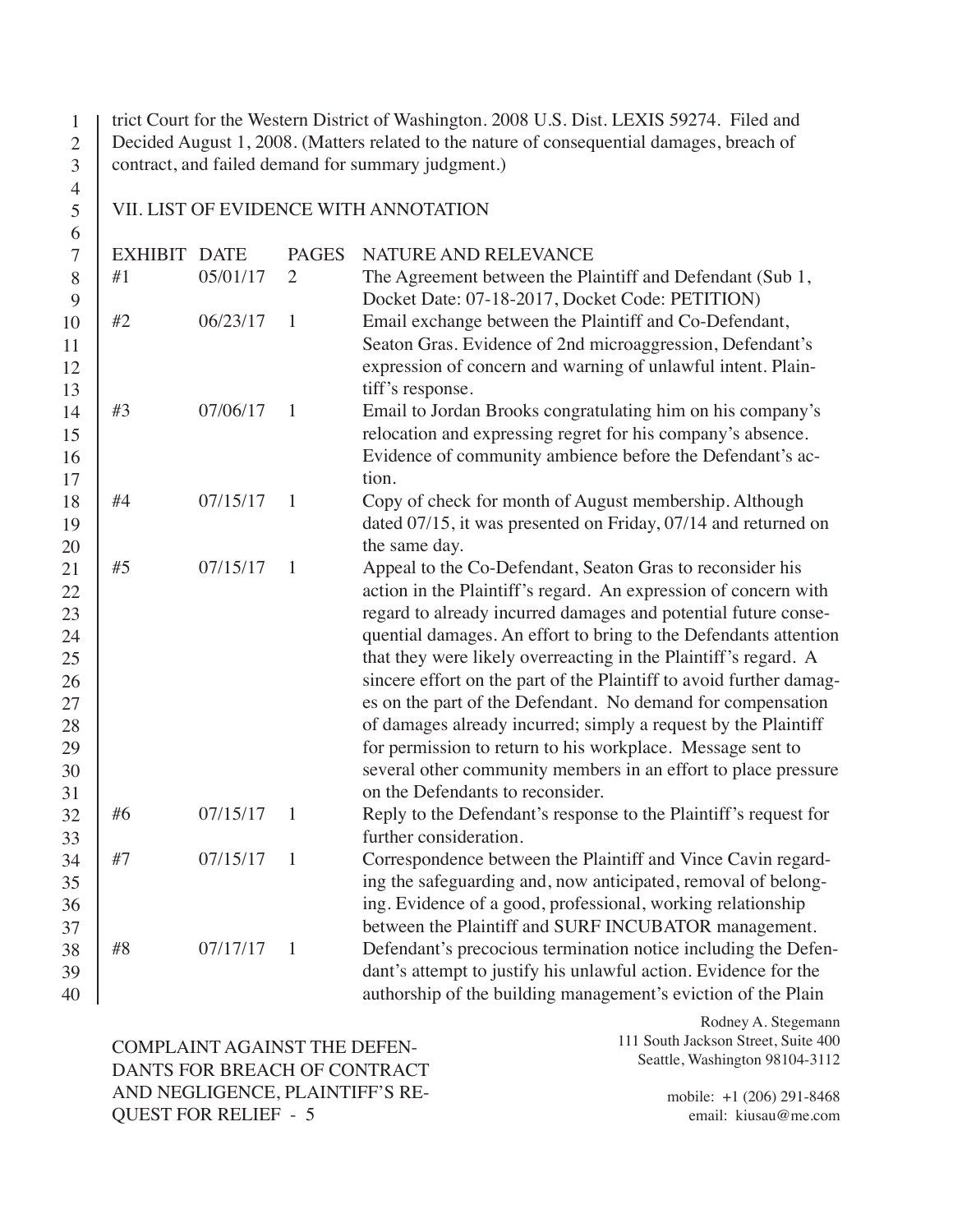| 1              | <b>EXHIBIT DATE</b> |                | <b>PAGES</b>                   | NATURE AND RELEVANCE                                                                                                                |
|----------------|---------------------|----------------|--------------------------------|-------------------------------------------------------------------------------------------------------------------------------------|
| $\overline{2}$ |                     |                |                                | tiff. Notation of money returned for denial of service. Although                                                                    |
| 3              |                     |                |                                | dated 07/17, it was not received by the Plaintiff until after he                                                                    |
| $\overline{4}$ |                     |                |                                | presented his summons on Tuesday, 07/18.                                                                                            |
| 5              | #9<br>#10           | 07/18<br>07/18 | $\mathbf{1}$<br>$\overline{2}$ | Summons served to the Co-Defendants,                                                                                                |
| 6<br>7         |                     |                |                                | Inventory left with SURF INCUBATOR on July 18, 2018 after<br>packing. Confirmation of pick-up on Friday, July 21.                   |
| 8              | #11                 | 07/20          | $\mathbf{1}$                   | Email confirming pick-up belongings and approximate time.                                                                           |
| 9              |                     |                |                                | Further evidence for the professional and cooperative spirit of                                                                     |
| 10             |                     |                |                                | the Plaintiff within the SURF Incubator community.                                                                                  |
| 11             | #12                 | 07/21          | $\mathbf{1}$                   | ZIPCAR account statement for the month of July 5-August 4.                                                                          |
| 12             |                     |                |                                | Evidence of pick-up of belongings and the inconvenience im-                                                                         |
| 13             |                     |                |                                | posed on the Plaintiff by the Defendants' failure to undo their                                                                     |
| 14             |                     |                |                                | wrongful action when provided with ample opportunity.                                                                               |
| 15             | #13                 | 07/24          | $\mathbf{1}$                   | Correspondence with the Impact Hub staff member responsible                                                                         |
| 16             |                     |                |                                | for dealing with members complaints. Evidence for the inabil-                                                                       |
| 17             |                     |                |                                | ity of the PLAINTIFF to restore his previous work efficiency at                                                                     |
| 18             |                     |                |                                | his new location.                                                                                                                   |
| 19             | #14                 | 07/24          | $\mathbf{1}$                   | Confirmation of receipt of belongings and compensation for                                                                          |
| 20             |                     |                |                                | transportation costs. Evidence that the Defendants have begun                                                                       |
| 21             |                     |                |                                | to take seriously the Plaintiff's intent to follow through with his                                                                 |
| 22             |                     |                |                                | court action.                                                                                                                       |
| 23             | #15                 | 08/02          | 1                              | Email to ATLAS workspace expressing interest on the part of                                                                         |
| 24             |                     |                |                                | the Plaintiff to relocate for a third time (SURF INCUBATOR'S                                                                        |
| 25             |                     |                |                                | was the Plaintiff's second collective workspace since becoming                                                                      |
| 26             | #16                 | 08/02          | $\mathbf{1}$                   | homeless in September 2016.)                                                                                                        |
| 27             |                     |                |                                | Plaintiff's response to the Defendant regarding this latter's<br>reluctance to engage the court and the Plaintiff's third and final |
| 28<br>29       |                     |                |                                | request to regain his previous workspace at SURF Incubator.                                                                         |
| 30             | #17                 | 08/04          | $\mathbf{1}$                   | Galvanize's invoice showing the Plaintiff's second workspace                                                                        |
| 31             |                     |                |                                | after his departure from SURF INCUBATOR. Proof of ad-                                                                               |
| 32             |                     |                |                                | ditional distance, inconvenience, and cost brought about the                                                                        |
| 33             |                     |                |                                | Co-Defendants neglect and breach of contract.                                                                                       |
| 34             | #18                 | 08/08          | $\mathbf{1}$                   | Letter from Steve Johnson, CEO, Impact Hub Seattle express-                                                                         |
| 35             |                     |                |                                | ing Plaintiff's inability to secure a reliable and safe internet                                                                    |
| 36             |                     |                |                                | connection.                                                                                                                         |
| 37             | #19                 | 08/09          | 1                              | Letter from Plaintiff to Riley Petersen, Galvanize Member-                                                                          |
| 38             |                     |                |                                | ship Manager. Indicates the expected behavior of a responsible                                                                      |
| 39             |                     |                |                                | membership manager and the continued suspect behavior of                                                                            |
| 40             |                     |                |                                | Minsoo Lee vis-à-vis the Plaintiff.                                                                                                 |

COMPLAINT AGAINST THE DEFEN-DANTS FOR BREACH OF CONTRACT AND NEGLIGENCE, PLAINTIFF'S RE-QUEST FOR RELIEF - 6

Rodney A. Stegemann 111 South Jackson Street, Suite 400 Seattle, Washington 98104-3112